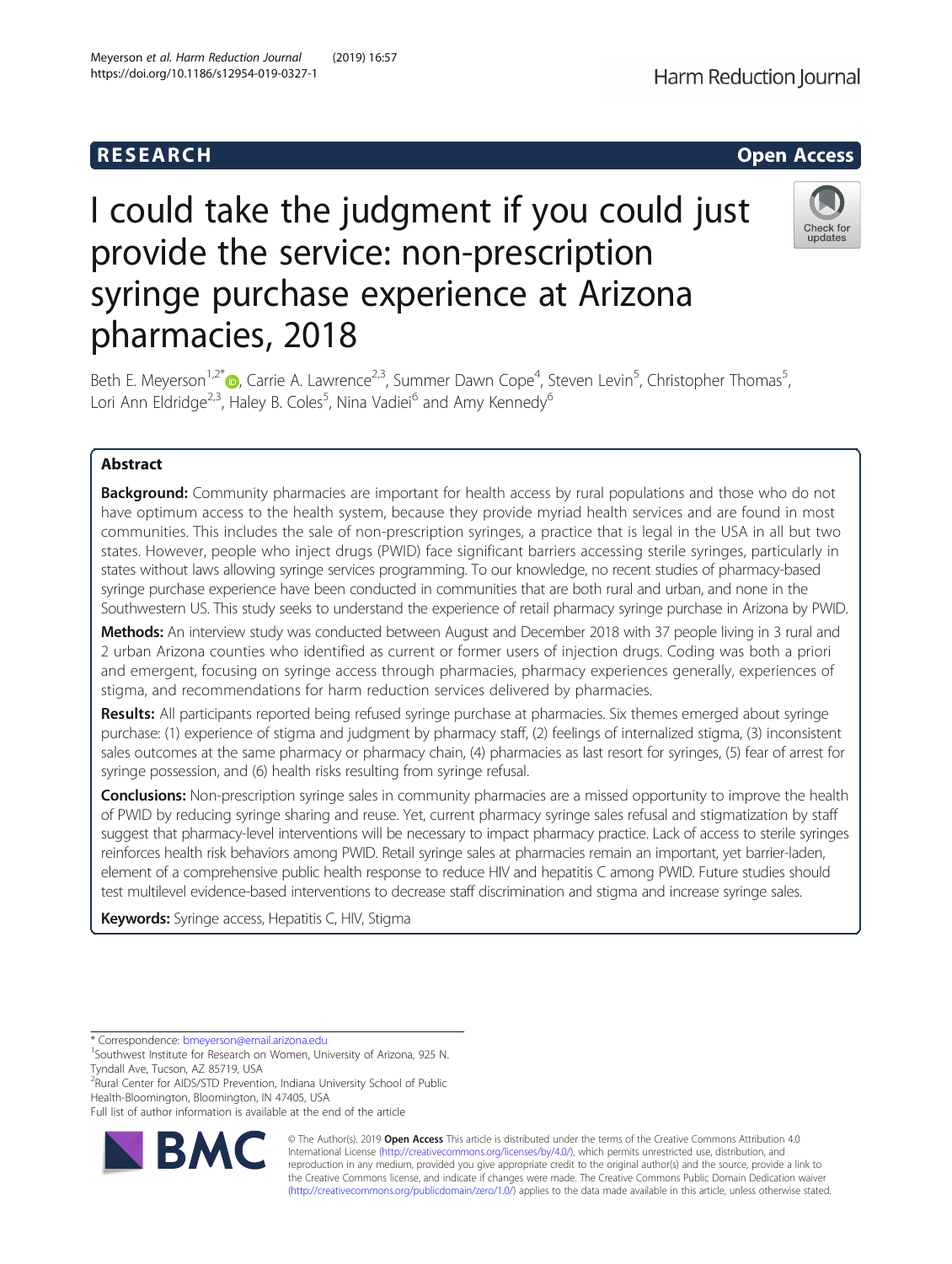# Introduction

Community pharmacies are important public health partners because they provide services for a range of health issues [[1](#page-7-0)–[3\]](#page-7-0). Community pharmacies include chain pharmacies (such as CVS), independent pharmacies, food store pharmacies (such as Kroger), or mass merchandisers (such as Walmart). These pharmacies are especially important for rural populations and those who do not have access to the health system because they are found in almost any community [[4](#page-7-0)–[7](#page-7-0)]. Community pharmacies also contribute to the prevention of viral hepatitis and HIV because their services can include hepatitis A (HAV) and hepatitis B (HBV) vaccination [[8\]](#page-7-0), sterile syringe dispensing [\[9](#page-7-0), [10\]](#page-7-0), consultation about PrEP (pre-exposure prophylaxis for HIV prevention) [[11](#page-7-0), [12\]](#page-7-0), the sale of HIV tests, and (in some cases) provision of HIV testing and consultation [[13,](#page-7-0) [14](#page-7-0)].

Retail sale of syringes through pharmacies is widely recognized as a public good, as only two states (TN and DE) expressly prevent it  $[15]$  $[15]$  $[15]$ . That all but two states allow retail syringe sales is a testament to the importance of sterile syringe access to prevent HIV, hepatitis C (HCV), HBV, and other health conditions caused by syringe reuse and/or sharing. However, state policies are not uniform among or even sometimes within states, and some states allow significant latitude for pharmacist discretion [[16\]](#page-7-0), while others require cumbersome documentation of personal information [[17,](#page-7-0) [18](#page-7-0)]. Further, paraphernalia possession laws often conflict with retail syringe laws, implying that prescribed substances are the only allowable purpose for syringe purchase [[19\]](#page-7-0).

People who inject drugs (PWID), a subset of those who seek to purchase syringes in retail settings, face significant barriers accessing sterile syringes [[20](#page-7-0)–[22\]](#page-7-0). The impact is shown in health outcomes: HIV seroprevalence among PWID in the USA is 7% [\[23\]](#page-7-0), and this represents 10% of all HIV infections. For HCV, 58% (r 38–68%) of PWID are estimated to be living with HCV [\[24](#page-7-0)]. HCV positivity depends upon how long a person has been injecting: between 75 and 90% of people who have injected a long time are HCV-positive, and between 18 and 38% of people who have injected less than 3 years are HCV-positive [\[25](#page-7-0)–[28\]](#page-7-0). HCV infections have been increasing more frequently in non-urban areas [\[29,](#page-7-0) [30\]](#page-7-0) as evidenced by a surge in new HCV cases from 2011 to 2016 [\[31](#page-7-0)].

Despite the significant health need for sterile syringes, the implementation of syringe services programs (SSP) in the USA has been variable. Not every community has an SSP, and even those that operate have limited hours and locations [\[32](#page-7-0), [33](#page-7-0)]. This is particularly an issue for people in rural areas with limited transportation options [[19\]](#page-7-0). The lack of access may explain why at least 25% of PWID report sharing syringes, and only 52% received their sterile syringes from syringe services programs [[22\]](#page-7-0).

The public health importance of and opportunity for syringe access through pharmacy purchase sharpens in view of significant health need, varied implementation of syringe services programs, and the existing law allowing pharmacy syringe sales. It has been argued that the combination of pharmacy syringe sales and SSPs can help to reduce HIV and HCV among PWID [\[10](#page-7-0), [34,](#page-7-0) [35\]](#page-7-0).

Assuring retail pharmacy syringe access is complicated by pharmacy-level policies, practices, and pharmacy staff behaviors. Taussig et al.'s 2002 study among 20 Atlanta pharmacists found that pharmacist attitudes and beliefs about drug use and policy served as barriers to syringe dispensing [\[16](#page-7-0)]. Lutnik et al.'s 2012 study among 11 PWID in San Francisco found that most reported experiencing pharmacy staff judgment because of their drug use and were treated with disrespect when asking to buy syringes [\[36](#page-7-0)]. That said, Riley and colleagues in 2010 found that 39% of San Francisco PWID study participants reported purchasing syringes through pharmacies [\[10\]](#page-7-0). That same year, Pollini et al. found that 81% of PWID in Tijuana, Mexico, purchased a syringe in the past 6 months, even though 16% were refused or overcharged [\[37](#page-7-0)]. Despite these challenges, retail pharmacy syringe sales is an essential and lifesaving component to comprehensive efforts to reduce HIV, HCV, and HBV among PWID. This was observed by Pouget et al.'s 2005 study finding that pharmacy sale of syringes in Harlem and the Bronx was associated with a decrease in receptive syringe sharing among PWID [[33](#page-7-0)].

Experiences with retail syringe purchase are known from studies in California, New York, Colorado, Connecticut, Missouri, Kentucky, and Tijuana; yet, many were conducted over a decade ago. To our knowledge, no studies have been conducted recently (in the last 5 years) and in communities that are both rural and urban. To our knowledge, none have been conducted in the Southwestern US.

This study seeks to understand the experience of retail syringe purchase in Arizona pharmacies by PWID. Arizona is a good location for such a study because it experienced a 40% increase in HCV from 2013 to 2017 [[38](#page-7-0), [39\]](#page-7-0). Two of Arizona's counties were identified nationally as targets for public health policy concern: Mohave county was designated as being among the top 218 US counties vulnerable to an HCV or HIV outbreak [\[40](#page-8-0)], and Maricopa County (Phoenix) was prioritized by the 2019 National HIV Plan due to higher rates of HIV transmission  $[41]$ . There is no statewide syringe access law in Arizona, though one county, Pima (Tucson) [[42](#page-8-0)], allowed the health department to establish an SSP in 1996. In Arizona, syringes are considered drug paraphernalia if they are intended for the parenteral use of illegal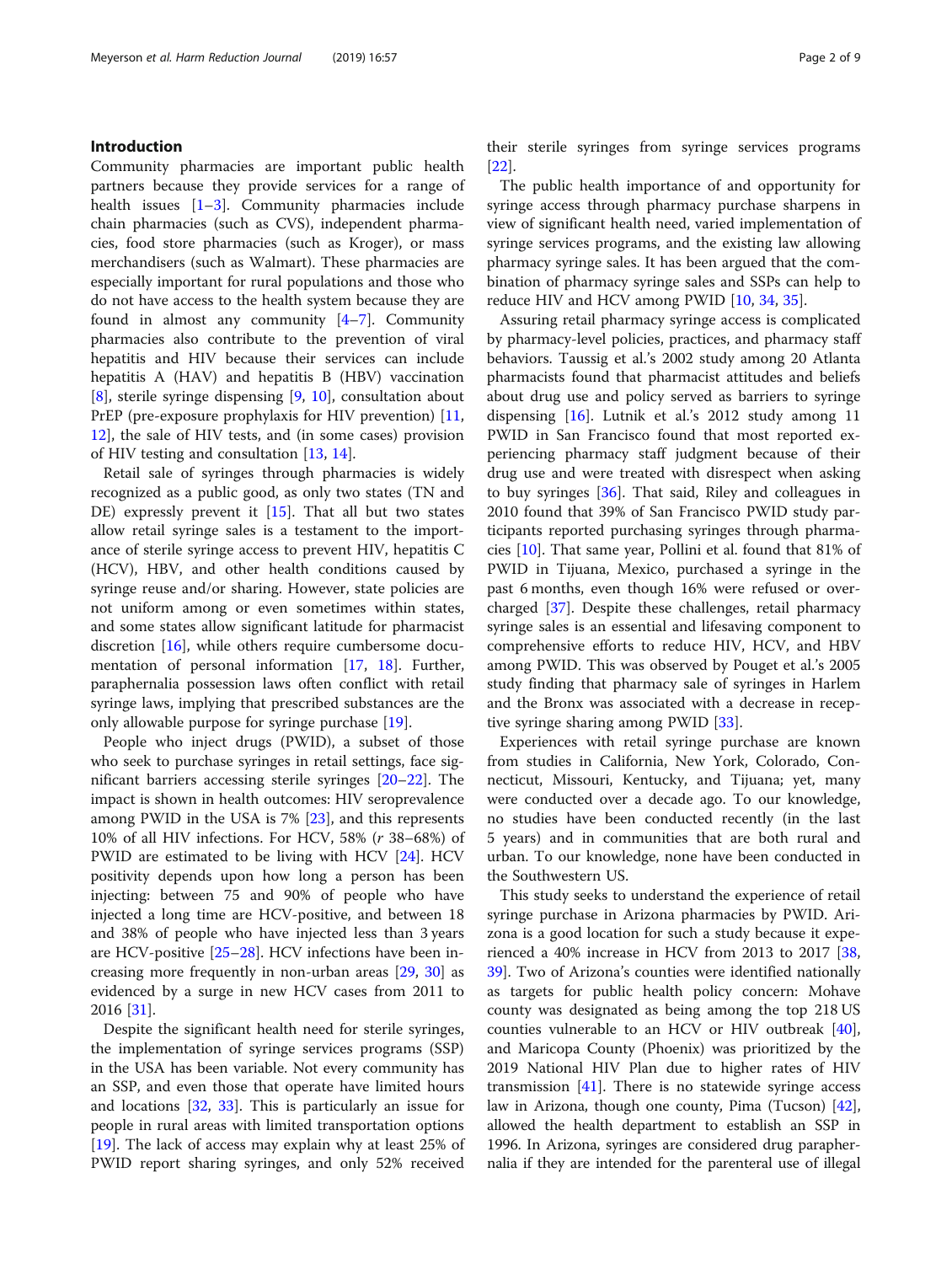substances as defined under the law [\[43\]](#page-8-0). Finally, from a public health investment standpoint, Arizona does not invest strongly in public health. The state per capita public health investment is \$9.00 [\[44\]](#page-8-0). This places Arizona third from the bottom among US states.

# Methods

An interview study was conducted between August and December 2018. A team of five community-experienced and academic interviewers conducted face-to-face interviews lasting up to 1 hour with people who were 18 years or older, living in Arizona and identifying as a current or former user of injection drugs. Two academic interviewers were PhD-trained harm reduction researchers at Indiana University with over 2 decades of qualitative research experience. Three community-experienced interviewers were former drug users who were trained by the principal investigator (Meyerson) to conduct interviews. All interviewers completed the Social and Behavioral Responsible Conduct of Research course through the Collaborative Institutional Training Initiative and filed conflict of interest disclosure documents through the Indiana University.

Study recruitment was accomplished through word-ofmouth advertisement by harm reduction organizations throughout Arizona, HIV programs, operating syringe service programs (including underground programs), through social networks of people who inject drugs, and by snowball sampling among interview participants.

Interview participants were offered a gift card worth \$20.00 for participation. Anonymity in interviews was encouraged for participant protection, and interviews were conducted in a private room. Interviews were audio recorded, transcribed, deidentified as necessary, and checked for accuracy by the principal investigator (Meyerson). Coding was both a priori and emergent, with a focus on syringe access through pharmacies, pharmacy experiences generally, experiences of stigma, and recommendations for harm reduction services delivered by pharmacies. A second researcher (Eldridge) independently coded a sample of interviews for an examination of inter-rater reliability. An initial coding conference was held to identify and manage discrepancies. Two minor coding discrepancies were identified. A final coding scheme emerged and was used for all interviews. Once coding and analysis was completed, a conference was held with the entire study team to confirm observations and to determine priority findings and dissemination of those findings. The study was deemed exempt by the Indiana University Institutional Review Board.

# Results

Thirty-seven [[37\]](#page-7-0) people participated in the study. The sample included 18 cis male, 18 cis female, and 1 trans male participant. The median age of the sample was 37 years (r 22–69). Participants were mostly white (72%). Fourteen percent (14%) were Native American (full or part), and 14% were multi-racial. Hispanic ethnicity was reported by 19% of participants. Participants were from both urban and rural areas. Urban areas included Tucson in Pima County (29.7%) and Phoenix in Maricopa County (27%). Rural areas included Kingman in Mohave County (24.3%), Sierra Vista in Cochise County (10.8%), and Prescott in Yavapai County (8.1%). A majority of the sample (78%) was currently injecting. Participants reported injecting for a median of 5 years (r 1–54, IQR 3– 11), and 27% reported living with HCV. The HCV prevalence in this sample is likely conservative, as we did not specifically ask for health information. This information was volunteered in the course of interview conversation.

#### Syringe purchase experience

All participants reported experiences purchasing or attempting to purchase syringes at an Arizona pharmacy at some point in the last 2 years. Despite having experience buying syringes or attempting to do so, all reported being refused at least once. Participants indicated that because of syringe sales refusal, pharmacies were not their primary source of sterile syringes. The vast majority of participants (81%) reported being part of a secondary syringe access network where they received and/or provided sterile syringes to others when possible.

Table [1](#page-3-0) reports the major themes and exemplar interview statements from participants when asked to describe their experiences buying or trying to buy syringes at Arizona pharmacies. These themes included experiences of stigma and judgment from pharmacy staff, feelings of internalized stigma, inconsistent sales outcomes at the same pharmacy or pharmacy chain, pharmacies as last resort for sterile syringes, fear of arrest for syringe possession, and health risks resulting from syringe refusal.

#### Stigma: experienced and internalized

Just treat everybody like you treat the nice elderly woman who's picking up her arthritis medication. (#38, Sierra Vista)

The most frequent experience reported in the pharmacy while trying to purchase syringes was of stigma in the form of discrimination or judgment expressed by the pharmacy staff. Participants did not differentiate whether stigma was expressed by pharmacy technicians, pharmacists, or both, though it was clear that the person at the counter receiving the request for the syringes enacted the first behavioral response. Participants felt that the expressed stigmatizing behavior was syringe-related because the behavior occurred as soon as they asked for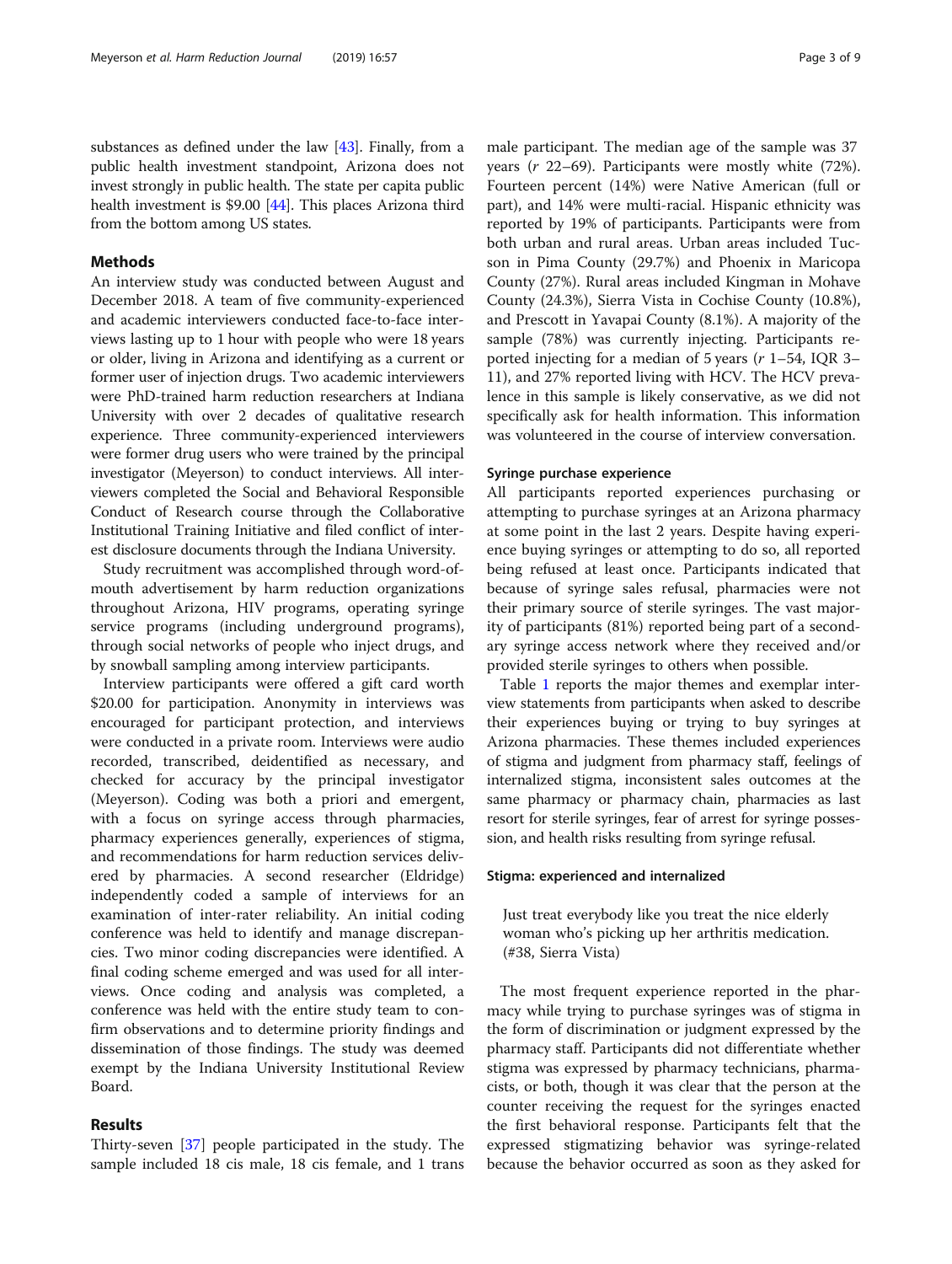<span id="page-3-0"></span>

| <b>Table 1</b> Reported experiences buying or attempting to buy syringes at Arizona pharmacies, 2018 ( $N = 37$ ) |  |  |  |  |  |  |  |  |  |  |
|-------------------------------------------------------------------------------------------------------------------|--|--|--|--|--|--|--|--|--|--|
|-------------------------------------------------------------------------------------------------------------------|--|--|--|--|--|--|--|--|--|--|

| Major theme (alpha order)                                             | Exemplar statement (interview #, location)                                                                                                                                                                                                                                                                                                                                                                                                                                                                                                                                                                                                  |
|-----------------------------------------------------------------------|---------------------------------------------------------------------------------------------------------------------------------------------------------------------------------------------------------------------------------------------------------------------------------------------------------------------------------------------------------------------------------------------------------------------------------------------------------------------------------------------------------------------------------------------------------------------------------------------------------------------------------------------|
| Experience of stigma and judgment from<br>pharmacy staff              | If you are going in there trying to get syringes, be prepared to not be treated great. 'Cause all of a<br>sudden they are gonna look at you like, "Oh, that's what you are here for?" You do not know me, I<br>could very well be diabetic, I suppose. They instantly change their whole demeanor. Not very<br>comfortable at all. (#4, Kingman)                                                                                                                                                                                                                                                                                            |
| Feelings of internalized stigma                                       | It would be like someone like me, heavily tattooed, transgender, walking into a Catholic Church on<br>Sunday. You know what I mean?  That's the only way I can really describe it, yeah. And with a<br>pentagram shirt on  So, that's how I feel, to walk into any pharmacy. (#37, Sierra Vista)                                                                                                                                                                                                                                                                                                                                            |
| Inconsistent sales outcomes at the same<br>pharmacy or pharmacy chain | There's been some places where I've gone to the pharmacy to get needles and was able to do it without<br>any problem, without them looking down on you or questioning why you are getting it, stuff like that.<br>Then, there's other times when you (return to the pharmacy and) can just tell that they are<br>automatically assuming what you are going to use it for and you can see that they are prejudiced<br>behind it   (They do not always sell to you); it's kind of 50/50. (#26, Tucson)                                                                                                                                        |
| Pharmacies as last resort for sterile syringes                        | It's  some of them are alright, some of them they look at you like, you know, you are a junkie, we ain't<br>gonna sell you these syringes because you are probably gonna shoot drugs up with it, so we are not<br>gonna sell you them because apparently we are the only pharmacy around here that carries syringes, or<br>we are the only place you are ever gonna get a syringe from. But, what they do not know is that you<br>usually have a syringe you have used probably 20 times in your pocket, it's all barbed up, and if you do<br>not get a needle from them, you are gonna just use that one or share a needle. (#31, Phoenix) |
| Fear of arrest for syringe possession                                 | Well I know that it's illegal to distribute a syringe to someone knowing that they are going to use drugs<br>with it. Like, the person who involved me with syringe access told me it's a class VI felony, which I think<br>is the lowest degree of felony. I think Arizona has "your body is a container" laws, too. And you could<br>probably be charged with paraphernalia or possession or whatever. (#10, Prescott)                                                                                                                                                                                                                    |
| Health risks resulting from syringe refusal                           | Oh, they would just turn me away and ask for some kind of documentation for diabetes or a<br>prescription or something. And then that's when most people will be afraid to go to try to get some<br>and then they just go use whatever. (#11, Phoenix)                                                                                                                                                                                                                                                                                                                                                                                      |

syringes. Pharmacy staff behavior was described as a demeanor change following syringe request.

(I just wish they) weren't so cold to you instantly. 'Cause they're like, "Hey, how can I help you?" "Oh hey, I'm here to get some syringes." "Oh okay, hold on one minute." Then it all gets dark, especially if you had to do it directly with a pharmacist. (#4, Kingman)

Participants felt that staff judgment was not necessarily focused on the syringes, per se, because they noted that others purchased syringes for more socially acceptable uses such as diabetes or for medicating their pets. Instead, participants believed that pharmacy staff judged their drug use.

Well, when I would go and ask for syringes, they would kind of look at me funny, like 'what are you ...' Then ask me if I had a diabetes card or whatever, and I'm like 'no,' and then they're like 'well, then you can't buy them.' ... . Well, I think that when you're trying to purchase syringes as opposed to just picking up your cough medicine or whatever, they kind of look at you like they don't want to have nothing to do with you, basically. They're just really short with you and there's a lot of definite prejudice there. (#24, Tucson)

Some participants felt that pharmacy staff beliefs were summaries about them as people, as opposed to biases

against the behavior of injection drug use. Participants reported feeling like caricatures and judged by pharmacy staff as a class of people. Perceived nonverbal messages were that they were not trustworthy, "not clean," likely unhoused, and were not conscious about their health. The irony about this last point was noted by one participant when discussing pharmacy staff stigma in the face of great lengths people go to purchase sterile syringes: I do not understand that. I mean, (buying syringes) is like buying rubbers and practicing safe sex. I do not understand it (#12, Kingman).

At least I'm trying to be safe about it, rather than just, using whatever. But you guys would be a lot more pissed off if there was a giant HIV epidemic, or something, over (not) selling syringes to people. (#34, Sierra Vista)

Participants felt that the summary viewpoint about them was formed at the time of sales refusal and would be carried through subsequent transactions.

I don't know if blackballed is the right word. But you are now, if you order some syringes, a drug addict. You're an IV drug user, no matter what, whether you are or not. But that's the thought and the way they treat you. I mean, there's a couple of people (pharmacy staff) that I've talked to over years since I've been here. They were fine after I talked to them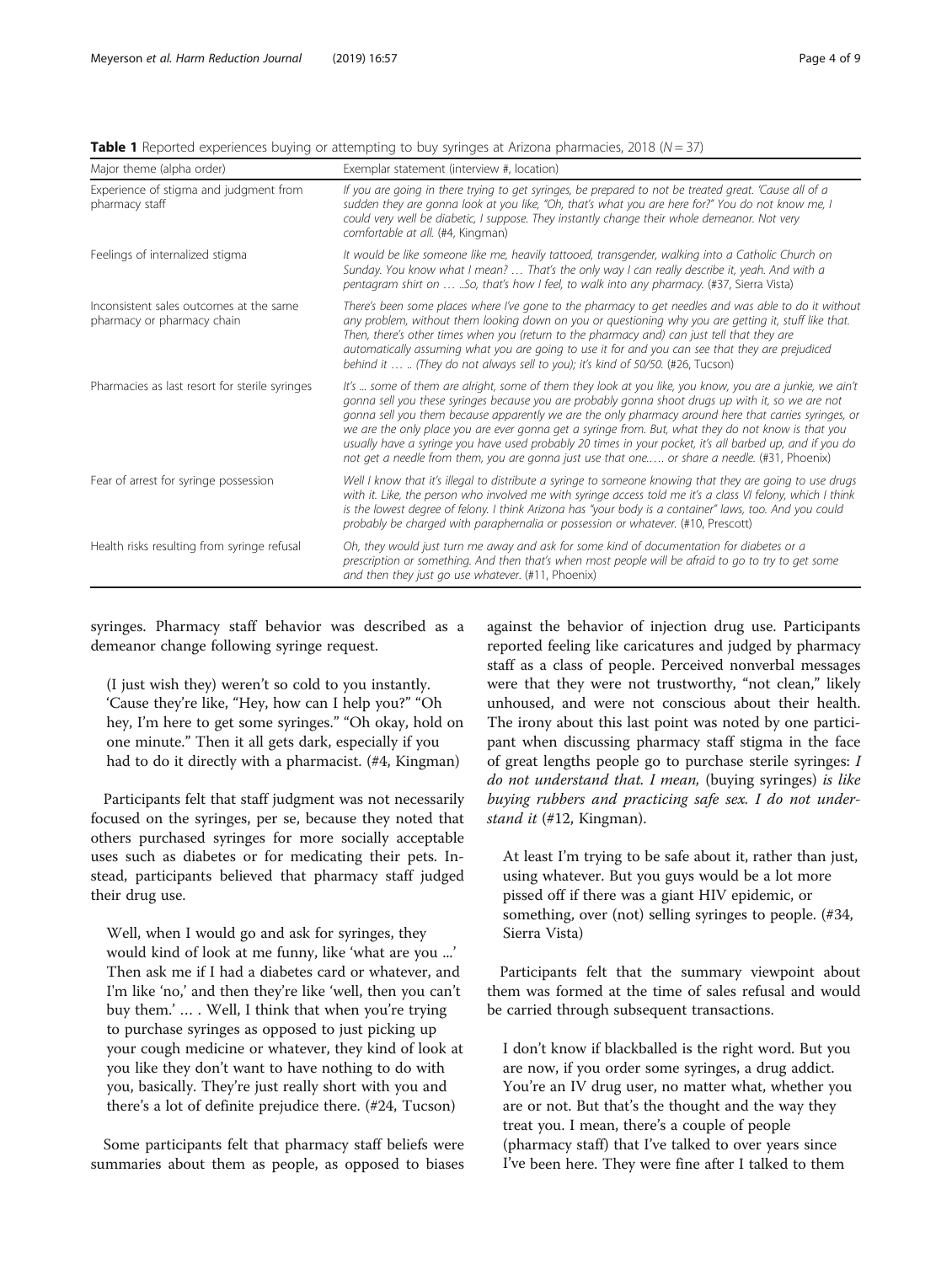for awhile. They're like, "You don't act like a drug addict." Well, how do they act? (#13, Kingman)

# Health impact of syringe refusal

Participants indicated that their pharmacy experience influenced whether they would try again to buy syringes at another time. The choices resulting from syringe sales refusal were not only burdensome, but injurious.

"What they don't know is that you usually have a syringe you've used probably 20 times in your pocket. It's all barbed up, and if you don't get a needle from them, you're gonna just use that one." (#31, Phoenix)

The burdened placed by syringe refusal meant additional driving or a "seek and find" method of syringe access to protect health. This was expressed by participants who had transportation and means of accessing multiple pharmacies.

I remember one time, I had to go to five different (pharmacy chain), running across town just to get a bag of syringes. I know it's not because they don't have those (syringes) in the back. I know it's because whoever's in the pharmacy has a thing against drug addicts, and thinks we're the absolute scum of the earth. (#25, Tucson)

Pharmacy syringe purchase outcomes were inconsistent "50/50, even at the same pharmacy." According to participants, this made it difficult for them to form clear opinions about whether pharmacies were good or bad places to obtain syringes. The experiences of enacted stigma by pharmacy staff and inconsistent syringe sales refusal appeared to reinforce decisions to abjure pharmacies. Many participants felt that staff behavior and pharmacy practice was by design and that perhaps pharmacies did not want to help people prevent HIV or HCV if they happened to inject drugs. Beliefs about probable stigmatized treatment also reinforced behavioral outcomes of deciding not to go to the pharmacy to attempt to purchase syringes at all.

As long as they don't see my arms or my legs, I'm treated like a normal person. If they see my arms and my legs, because I'll have like a bump or a bruise or some buildup of scar tissue, or abscess that's healing, it's kind of embarrassing. They think you're gross. They think, "Oh, they're unclean." (It feels) awful to go to a pharmacy. (#21, Tucson)

In contrast, a few participants reported positive experiences with syringe purchase at pharmacies and expressed surprise about them during the interviews. The reported anticipatory judgment was present, it did not dissuade attempts to purchase, and was somehow mitigated through a positive experience.

For me, it's pretty much just walk in, walk up to the counter. I only think I felt nervous once when I was trying to hit a pharmacy at like midnight, which is relatively unusual even for me. Actually that was the easiest one I think I ever had of getting some. … . It seems to always come up in their mind if you are just asking for syringes. Is this a drug addict or not? Of course, it's going to color or change the way they act a little bit. Once I get the syringes, I don't care personally. (#20, Tucson)

#### Law and pharmacy policy

Participants spoke about policy in two ways: (1) in terms of Arizona's law about syringe purchase and possession and (2) pharmacy policy about syringe sales—the focus of the policy and how it was expressed. All participants understood that it was legal to purchase syringes over the counter, though some felt that the pharmacy would work closely with law enforcement to "force us out." This was primarily based on their reported experiences with the enforcement of Arizona paraphernalia possession law which deems syringes contraband if intended for injection drug use.

I know with paraphernalia, they'll charge you immediately with a misdemeanor. I take that back, if it's a rig, and it's dirty, it's a felony. Okay. Now, it usually gets dropped to a misdemeanor depending on your record etc. If it's clean, they will, I mean they're not going to take your word for it that it's clean just because it looks clean doesn't mean it's clean. So then they test it, per say. (#1, Kingman)

The fear of arrest was palpable, as participants reported significant concerns about the safety of obtaining sterile syringes and possessing them after leaving the pharmacy.

I would be afraid of cops lurking around wherever they know that people are getting clean syringes……. if I knew that I was putting myself at risk to be arrested, I would totally avoid it if that was a possibility. (#9, Prescott)

There was also the perception that the paraphernalia law extended to pharmacies, even though in Arizona, retail syringe sale is legal. In this example, the participant thought it was a pharmacy policy not to sell syringes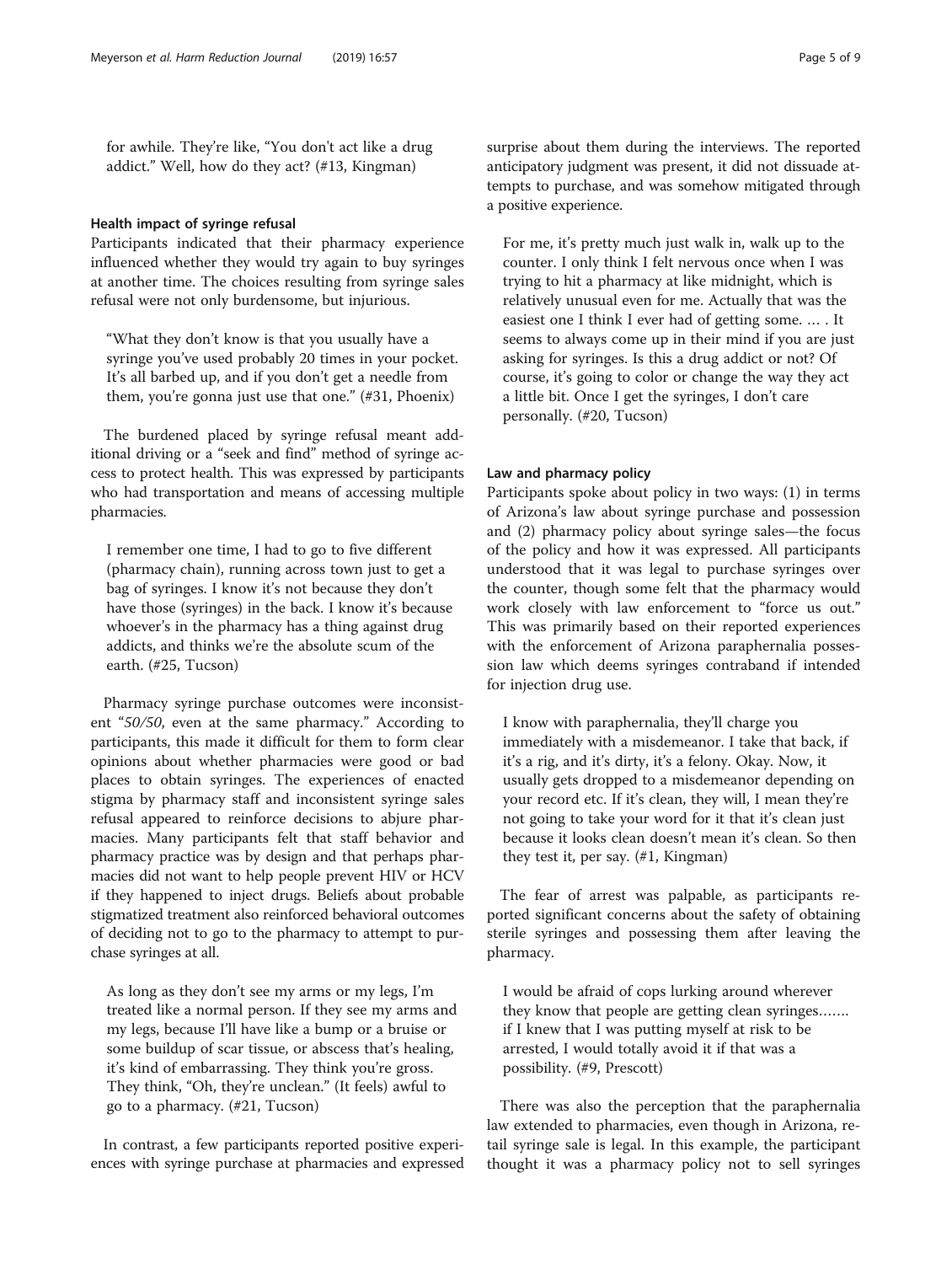based on state paraphernalia law. This participant identified the outcome of the conflict between current retail syringe sales and paraphernalia laws.

The way that laws are written about possession (and) the way that laws are written about what a pharmacist's responsibility is once they know that you are in possession... once they have a suspicion that you are not using your prescriptions responsibly. They could lose their license if they show you that compassion, so until we cut them a break, I don't think the junkies are getting a break. (#18, Tucson)

Many participants encountered different pharmacy policies regarding syringe sales, and they experienced inconsistency in their application—whether within the same pharmacy or within the same pharmacy company (such as chain, food store, or mass merchandising pharmacies). Examples of pharmacy policies reported by participants included requirements for identification, requirements for a prescription, evidence of having a health condition that required injection (substance use notwithstanding), and requirements for purchasing a certain amount.

Oh, they would just turn me away and ask for some kind of documentation for diabetes or a prescription or something. And then that's when most people will be afraid to go to try to get some and then they just go use whatever. (#11, Phoenix)

One participant spoke of a recent pharmacy policy change to sell only boxes of 100 syringes and no longer bags of 10. The cost increase was a sufficient barrier to pharmacy syringe purchase.

It's automatic, that unless you look like you need them for insulin or something, they just look at you kind of funny. And you're just like, "Yeah. We all get the point. I'm buying insulin syringes." …..They want to stop the problem (of syringe purchasing by PWID) and everything by selling boxes now. (#34, Sierra Vista)

The need for identification was not reported by participants as a barrier to retail purchasing. Instead, the primary policy issue for participants was the requirement of a prescription to purchase them. Arizona law is not entirely clear about the level of discretion granted pharmacists related to non-prescription syringe sales and the issuing of additional requirements. Participants reported experiencing these policies inconsistently at the same pharmacy or across a pharmacy chain with multiple locations. For example, in one town, participants might report being able to purchase syringes at Wal-Mart or Walgreens, while in other towns, they could not do so at these same company pharmacies.

There's been some places where I've gone to the pharmacy to get needles and was able to do it without any problem, without them looking down on you or questioning why you're getting it, stuff like that. Then, there's other times when you (return to the pharmacy and) can just tell that they're automatically assuming what you're going to use it for and you can see that they're prejudiced behind it….. (They don't always sell to you); it's kind of 50/50. (#26, Tucson)

# **Discussion**

This study is the first in several years to document the personal experience of people buying or attempting to buy syringes at pharmacies for injection drug use in urban as well as rural areas, and likely the first in the Southwestern US. Unlike the studies in New York and San Francisco, experiences reported here are in a state that has not permitted syringe service programming. Therefore, the importance of our findings is heightened by the fact that pharmacies are the only structural option for sterile syringe access for PWID throughout Arizona. Reich et al.'s 2002 focus group study of urban and rural PWID in Colorado, Connecticut, Kentucky, and Missouri found that barriers to pharmacy-based syringe purchase included requirements to purchase larger amounts (packs of 50 or 100), having to craft stories about why syringes were needed (such as being diabetic), and feeling stigmatized by pharmacists when purchasing syringes [\[45](#page-8-0)]. Here, we found one requirement for purchase of certain amount (a box vs. a bag) and variously implemented policies requiring a prescription or identification. According to participants, these policies were never publicly explicit.

The primary finding of experienced enacted stigma by pharmacy staff reflects findings by Pollini et al. Here, in Arizona, participants reported internalized and anticipatory stigma about appearance such as "looking like a druggie," "looking homeless," or having "tracks" on their arms. As with Pollini, we found that the impact of sales refusal on health choices by PWID was deleterious. Pollini observed that pharmacy syringe sale refusal and overcharging were related to sharing a syringe that had been used at least five times and number of lifetime abscesses [\[36](#page-7-0)]. Likewise, in Arizona, participants reported having no choice than to reuse or share syringes when refused syringe purchase at the pharmacy. While this was not a causal observation, the association was powerful, as it reflects the harmful health effects of community pharmacy syringe sale refusal and inappropriate pharmacy policy such as overcharging or requiring syringes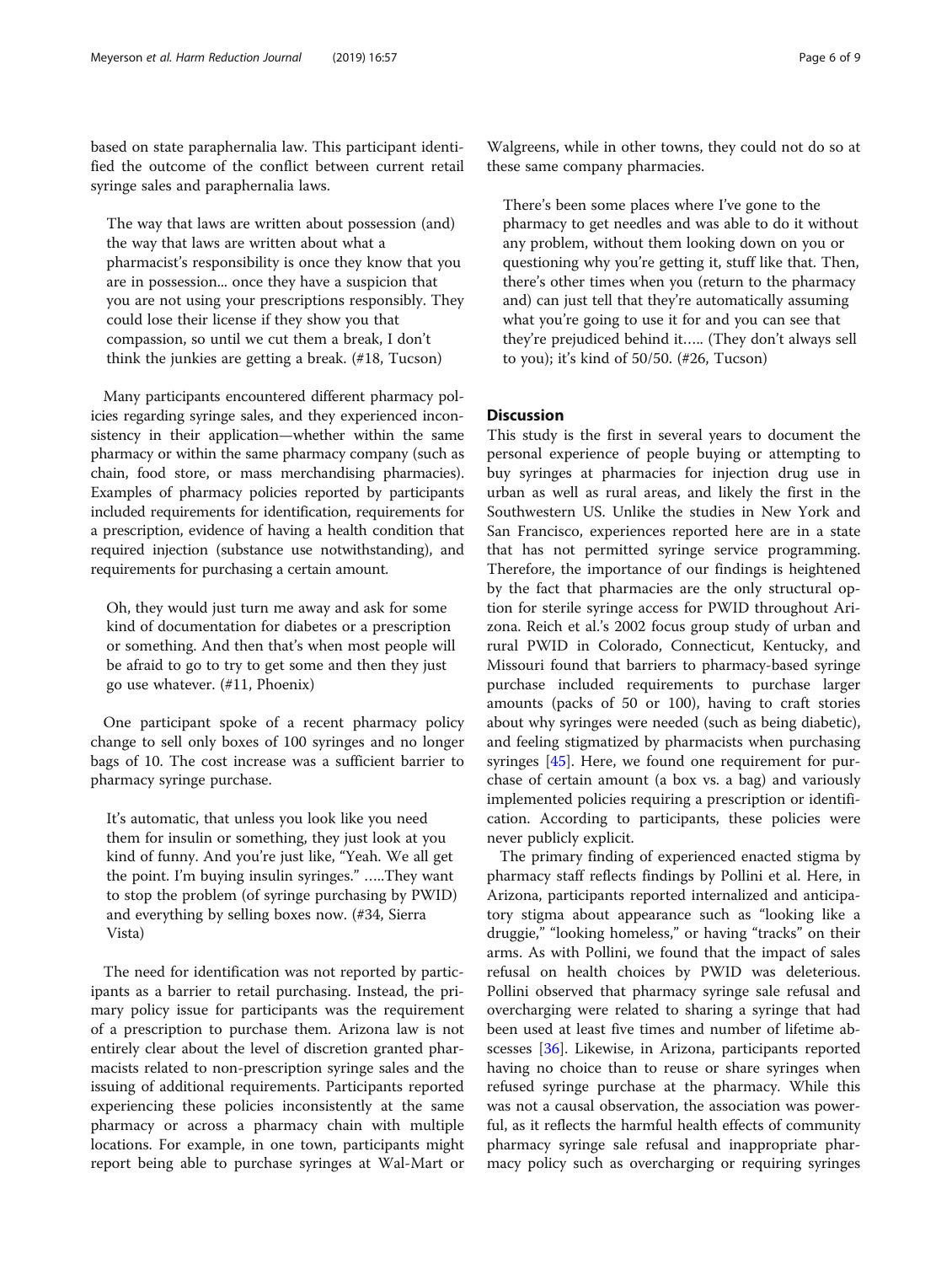to be purchased by the box. The impact on likely healthcare utilization of experienced stigma at the pharmacy and in other healthcare settings by PWID was also found in a similar-sized California study  $(N = 46)$  by Paquette et al. in 2018 [[46\]](#page-8-0).

Every Arizona study participant reported that pharmacy practices and staff stigmatization yielded increased deadly risk behaviors and associated health outcomes for PWID. Our findings were that, in Arizona, community pharmacy practices and staff stigmatization around syringe sales contributed to an increase in injection risk behaviors which would likely lead to associated deadly health outcomes for PWID. The health impact of stigma against PWID has been found by others [[47](#page-8-0)–[50](#page-8-0)], and it bears highlighting again here, because it is clear that structural stigma against people who inject drugs facilitates deadly health and life circumstances particularly in states like Arizona. Similar to Indiana, Arizona faces a concerning increase in HCV. As Gonsalves et al. demonstrated in 2018 [[51\]](#page-8-0), had Indiana appropriately responded to the increase in HCV observed in 2010– 2011 by enacting syringe access policy as well as increasing HIV and HCV testing and follow up, the 2015 Indiana HIV outbreak among PWID would have been limited to only 52 persons. Today, there are over 230 persons infected with HIV related to the Indiana HIV outbreak [\[52\]](#page-8-0). The lack of policy action on behalf of PWID had deadly outcomes in Indiana. Can we prevent this from happening in Arizona and elsewhere?

The confluence of the opioid pandemic and infectious diseases highlights the need for novel, integrated approaches to address HIV and HCV rates, particularly in communities with a scarcity of public health resources. The surge in HCV and the vulnerability to outbreaks of HCV and HIV will continue in Arizona until solutions are identified that capitalize on our existing laws for the benefit of health: it is legal to sell and purchase syringes in a pharmacy without a prescription in Arizona. However, the conflict of this and existing paraphernalia laws may in fact be a barrier to syringe dispensing. These issues underscore the immediate need for evidencebased interventions to change pharmacy practice and public policy for syringe sale and possession, so that syringe sales can help improve the health of Arizonans.

Reflecting Lutnik et al.'s San Francisco study, Arizona participants valued the opportunity to purchase sterile syringes at pharmacies. There are few pharmacy syringe sale interventions beyond Fuller et al.'s 2001 multilevel intervention in New York [[53\]](#page-8-0) and Compton et al.'s 2004 multi-state "secret shopper" study of pharmacy syringe purchase [[54\]](#page-8-0). Fuller's community, social, and pharmacy-level interventions increased pharmacy use by Black PWID in Harlem. Notably, the study followed a change in the New York law. The challenge in Arizona is that the law *already* allows the retail sale of nonprescription syringes. Pharmacies are just not uniformly implementing it. In the case of Compton's study, 35% of 1600 purchase attempts in Colorado, Connecticut, Missouri, and Kentucky were refused, and this suggests that pharmacy and policy-level interventions are necessary.

The barriers to systemic retail syringe access are likely grounded in personal and structural stigma against people who inject drugs. Reich et al.'s 2002 focus group study of pharmacists found that most pharmacists were ambivalent about syringe sales, and this ambivalence was grounded in lack of information about the impact of sterile syringe access upon HIV and HCV transmission [[55\]](#page-8-0). That said, stigma persisted in Reich's cohort, and was reflected in the stories told here in Arizona. Helping pharmacies to bridge an important health access gap for Arizonans will be the next task. Our lives depend on it.

# Conclusions

This study identified that in 2018, stigma persists at community pharmacies when people attempt to purchase non-prescription syringes in Arizona. Findings also suggest that stigmatized interaction and sales refusal contributed to syringe risk behaviors that will cause HCV and HIV among PWID. Retail syringe sales at pharmacies remain an important, yet barrier-laden, element of a comprehensive public health response to reduce HIV and HCV among PWID.

#### Acknowledgements

The authors are grateful to those who trusted us enough to share their experiences with pharmacies. We also want to thank Sonoran Prevention Works and Shot In The Dark for their partnership.

#### Authors' contributions

BEM, CAL, and HBC conceived of the study. BEM directed all aspects of the study including manuscript creation. BEM, CAL, SDC, CT, and SL conducted interviews. BEM and LAE coded and analyzed data. BEM, CAL, SDC, CT, and SL confirmed the analyses. All authors determined study dissemination and participated in the writing and editing of the manuscript. All authors read and approved the final manuscript.

# Funding

Not applicable

# Availability of data and materials

Data from interviews will not be publicly available due to the risks posed to participants. Serious requests to the corresponding author will be considered and reviewed by the research team.

#### Ethics approval and consent to participate

The study was deemed exempt by the Indiana University Institutional Review Board.

#### Consent for publication

Verbal consent was provided by participants prior to study commencement, and after study, information was reviewed and discussed with participants.

#### Competing interests

The authors declare that they have no competing interests.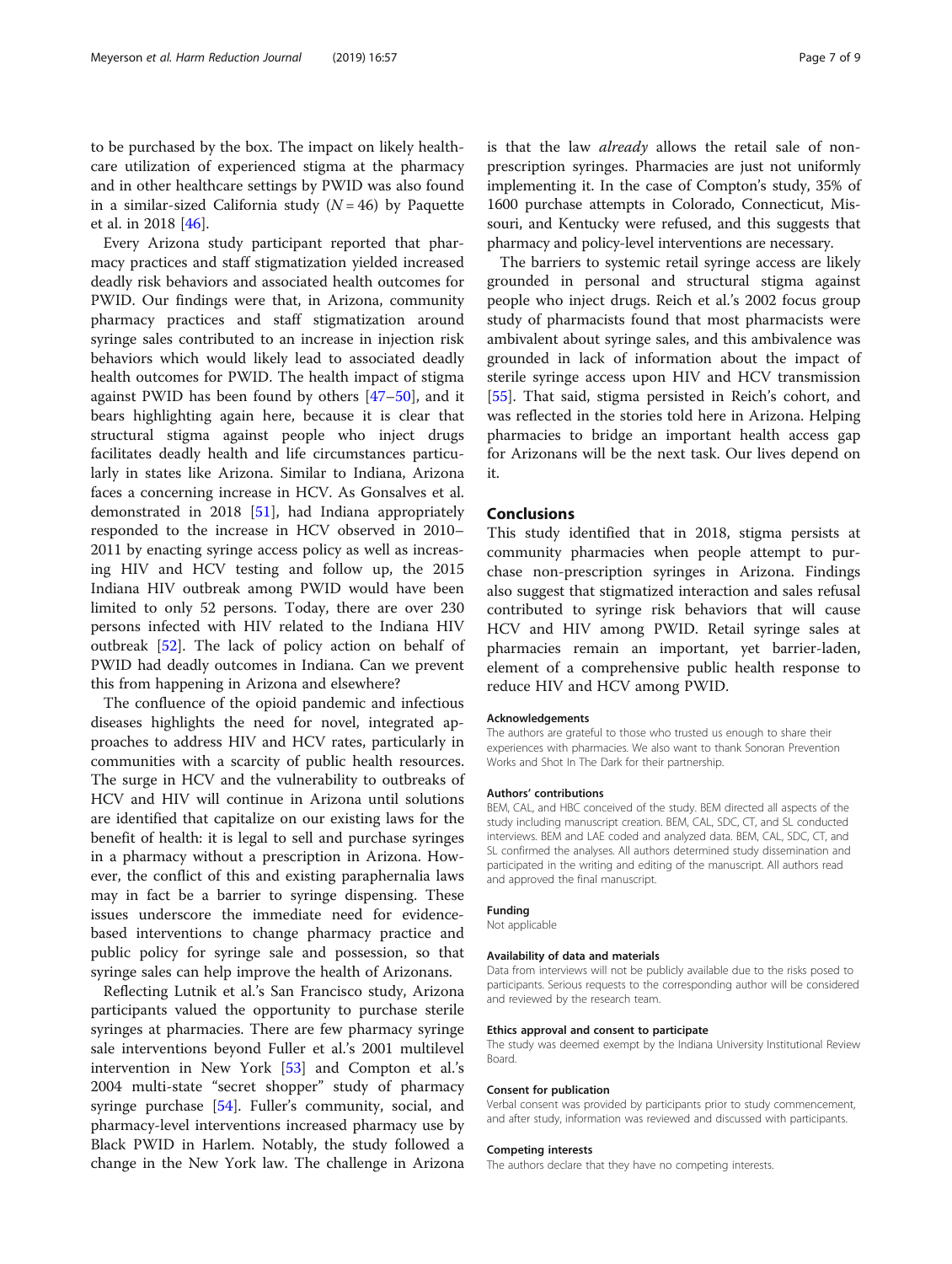# <span id="page-7-0"></span>Author details

<sup>1</sup>Southwest Institute for Research on Women, University of Arizona, 925 N. Tyndall Ave, Tucson, AZ 85719, USA. <sup>2</sup>Rural Center for AIDS/STD Prevention, Indiana University School of Public Health-Bloomington, Bloomington, IN 47405, USA. <sup>3</sup>Institute for Research on Addictive Behaviors, Indiana University School of Public Health-Bloomington, 1025 E. 7th Street, Bloomington, IN 47405, USA. <sup>4</sup>Harm Reduction and Foster Care Advocate, Tucson, AZ, USA.<br><sup>5</sup>Sonoran Prevention Works 3201 N 16th St suite 9 Phoenix AZ 85016 US <sup>5</sup> Sonoran Prevention Works, 3201 N 16th St suite 9, Phoenix, AZ 85016, USA. <sup>6</sup>College of Pharmacy, University of Arizona, 1295 N. Martin Avenue, Tucson, AZ, USA.

#### Received: 3 May 2019 Accepted: 6 September 2019 Published online: 18 September 2019

### References

- 1. Meyerson BE, Ryder PT, Ritchie-Smith C. Achieving pharmacy-based public health: a call for public health engagement. Public Health Rep. 2013;128:140–3.
- Hogue MD, Grabenstein JD, Foster SL, Rothholz MC. Pharmacist involvement with immunizations: a decade of professional advancement. J Am Pharm Assoc. 2006;46:168–79.
- 3. Bunting BA, Smith BH, Sutherland SE. The Ashville Project: clinical and economic outcomes of a community-based long-term medication therapy management program for hypertension and dyslipidemia. J Am Pharm Assoc. 2008;48:23–31.
- 4. Smith MI, Vertheimer AI, Fincham JE. Pharmacy and the U.S. health care system. 3rd ed. Binghamton: Haworth Press Inc; 2005.
- 5. Calis KA, Hutchison LC, Elliott ME, Ives TJ, Zillich AJ, Poirier T, et al. Healthy people 2010: challenges, opportunities, and a call to action for America's pharmacists. Pharmacotherapy. 2005;24:1241–94.
- 6. Deas C, McCree DH. Pharmacies and HIV/AIDS prevention: a review of the literature. J Am Pharm Assoc. 2010;50:411–5.
- 7. Snella KA, Canales AE, Irons BK, Sleeper-Irons RB, Villarreal MC, Levi-Derrick VE, et al. Pharmacy- and community-based screenings for diabetes and cardiovascular conditions in high-risk individuals. J Am Pharm Assoc. 2006; 46:370–7.
- Bach AT, Goad JA. The role of community pharmacy-based vaccination in the USA: current practice and future directions. Integ Pharm Res Pract. 2015; 4:67–77.
- Meyerson BE, Davis A, Agley JD, Shannon DJ, Lawrence CA, Ryder PT, Ritchie K, Gassman R. Predicting pharmacy syringe sales to people who inject drugs: policy practice and perceptions. Int J Drug Policy. 2018;56:46–53.
- 10. Riley ED, Kral AH, Stopka TJ, Garfein RS, Reuckhaus P, Bluthenal RN. Access to sterile syringes through San Francisco pharmacies and association with HIV risk behavior among injection drug users. J Urban Health. 2010;87(4):534–43.
- 11. Meyerson BE, Dinh PC Jr, Agley JD, Hill BJ, Motley DN, Carter GA, Jayawardene W, Ryder PT. Prediction pharmacist dispensing practices and comfort related to pre-exposure prophylaxis for HIV prevention (PrEP). AIDS Behav. 2019 (in press). [https://doi.org/10.1007/s10461-018-02383-7.](https://doi.org/10.1007/s10461-018-02383-7)
- 12. Moffat C, Matyanga J. The role of the pharmacist in pre-exposure prophylaxis. Pharmacol Pharm. 2014;5:225–8.
- 13. Amesty S, Blaney S, Crawford ND, Rivera AV, Fuller C. Pharmacy staff characteristics associated with support for pharmacy-based HIV testing. J Am Pharm Assoc. 2012;52:472–9.
- 14. Meyerson BE, Carter GA, Lawrence CA, Jimison L, Rush N, Carter C, Coleman D, King A, Buckner D, Harvey R, Parker T, Gillespie A, Ohmit A. Expanding HIV testing in African American communities through community-based distribution of test vouchers. AIDS Patient Care STDs. 2016;30(3):141–5.
- 15. Centers for Disease Control and Prevention. Laws related to the retail sale of syringes/needles. [online]: [https://www.cdc.gov/hepatitis/policy/](https://www.cdc.gov/hepatitis/policy/RetailSaleOfSyringes.htm) [RetailSaleOfSyringes.htm](https://www.cdc.gov/hepatitis/policy/RetailSaleOfSyringes.htm) Accessed 16 Apr 2019.
- 16. Taussig J, Junge B, Burris S, Jones TS, Sterk CE. Individual and structural influences shaping pharmacists' decisions to sell syringes to injection drug users in Atlanta, Georgia. J Am Pharm Assoc. 2002;42:S40–5.
- 17. Chiarello E. Nonprescription syringe sales: resistant pharmacists' attitudes and practices. Drug Alcohol Depend. 2016;166:45–50.
- 18. Lutnick A, Cooper E, Dodson C, Bluthenthal R, Kral AH. Pharmacy syringe purchase test of nonprescription syringe sales in San Francisco and Los Angeles in 2010. J Urban Health. 2013;90:276–83.
- 19. U.S. Centers for Disease Control and Prevention. Laws Related to Drug Paraphernalia. [online] [https://www.cdc.gov/hepatitis/policy/](https://www.cdc.gov/hepatitis/policy/DrugParaphernalia.htm) [DrugParaphernalia.htm](https://www.cdc.gov/hepatitis/policy/DrugParaphernalia.htm) Accessed 26 Aug 2019.
- 20. Meyerson BE, Lawrence CA, Miller L, Gillespie A, Raymond D, Kelley K, Shannon DJ. Against the odds: syringe exchange policy implementation in Indiana. AIDS Behav. 2017;21(4):973–81. [https://doi.org/10.1007/s10461-017-](https://doi.org/10.1007/s10461-017-1688-7) [1688-7.](https://doi.org/10.1007/s10461-017-1688-7)
- 21. Green TC, Martin EG, Bowman SE, Mann MR, Beletsky L. Life after the ban: an assessment of US syringe exchange programs' attitudes about and early experiences with federal funding. Am J Public Health. 2012;102(5):e9–e16.
- Beletsky L, Cochrane J, Sawyer AL, Serio-Chapman C, Smelyanskaya M, Han J, Robinowitz N, German SG. Police encounters among needle exchange clients in Baltimore: drug law enforcement as a structural determinant of health. Am J Public Health. 2015;105:1872–9. [https://doi.org/10.2105/AJPH.](https://doi.org/10.2105/AJPH.2015.302681) [2015.302681](https://doi.org/10.2105/AJPH.2015.302681).
- 23. Burnett JC, Broz D, Spiller MW, Wejnert C, Paz-Bailey G. HIV infection and HIV-associated behaviors among persons who inject drugs — 20 cities, United States, 2015. MMWR. 2018;67:23–8. [https://doi.org/10.15585/mmwr.](https://doi.org/10.15585/mmwr.mm6701a5External) [mm6701a5External.](https://doi.org/10.15585/mmwr.mm6701a5External)
- 24. Degenhardt L, Peacock A, Colledge S, Leung J, Grebely J, Vickerman P, Stone J, Cunningham EB, Trickey A, Dumchev K, Lynskey M, Griffiths P, Mattick RP, Hickman M, Larney S. Global prevalence of injecting drug use and sociodemographic characteristics and prevalence of HIV, HBV, and HCV in people who inject drugs: a multistage systematic review. Lancet Glob Health. 2017;5(12):e1192–207.
- 25. Hagan H, Mcgough JP, Thiede H, Weis NS, Hopkins S, Alexander ER. Syringe exchange and risk of infection with hepatitis B and C viruses. Am J Epidemiol. 1999;149:203–13.
- 26. Diaz T, Des Jarlais DC, Vlahov D, Perlis TE, Edwards V, Friedman SR, et al. Factors associated with prevalent hepatitis C: differences among young adult injection drug users in lower and upper Manhattan New York City. Am J Public Health. 2001;91:23–30.
- 27. Hahn JA, Page-Shafer K, Lum PJ, Bourgois P, Stein E, Evans JL, et al. Hepatitis C virus seroconversion among young injection drug users: relationships and risks. J Infect Dis. 2002;186:1558–64.
- 28. Amon JJ, Garfein RS, Ahdieh-Grant L, Armstrong GL, Ouellet LJ, Latka MH, et al. Prevalence of hepatitis C virus infection among injection drug users in the United States, 1994–2004. Clin Infect Dis. 2008;46(12):1852–8.
- Suryaprasad AG, White JZ, Xu F, Eichler BA, Hamilton J, Patel A, et al. Emerging epidemic of hepatitis C virus infections among young nonurban persons who inject drugs in the United States, 2006-2012. Clin Infect Dis. 2014;59:1411–9.
- 30. Zibbell JE, Iqual K, Patel RC, Suryaprasad A, Sanders KJ, Moore-Moravian L, Serrecchia J, Blankenship S, Ward JW, Holtzman D, Centers for Disease Control and Prevention. Increases in hepatitis C virus infection related to injection drug use among persons aged ≤30 years — Kentucky, Tennessee, Virginia, and West Virginia, 2006–2012. MMWR. 2015;64(17):453–8.
- 31. Centers for Disease Control and Prevention (CDC). Viral hepatitis statistics and surveillance—United States, 2016: [https://www.cdc.gov/hepatitis/](https://www.cdc.gov/hepatitis/statistics/2016surveillance/index.htm) [statistics/2016surveillance/index.htm](https://www.cdc.gov/hepatitis/statistics/2016surveillance/index.htm) Accessed 16 Apr 2019.
- 32. Deren S, Cleland CM, Fuller C, Kang S-Y, Des Jarlais DC, Vlahov D. The impact of syringe deregulation on sources of syringes for injection drug users: preliminary findings. AIDS Behav. 2006;10:717–21.
- 33. Lloyd C. The stigmatization of problem drug users: a narrative literature review. Drugs Educ Prev Policy. 2013;20:85–95.
- 34. Pouget ER, Deren S, Fuller CM, Blaney S, McMahon JM, Kang S, Tortu S, Andia JF, Des Jarlais DC, Vlahov D. Receptive syringe sharing among injection drug users in Harlem and the Bronx during the New York state expanded syringe access demonstration program. J Aquir Immune Defic Syndr. 2005;39:471–7.
- 35. Friedman SR, Perlis T, Des Jarlais DC. Laws prohibiting over-the-counter syringe sales to injection drug users: relations to population density, HIV prevalence, and incidence. Am J Pub Health. 2001;91(5):791–3.
- 36. Lutnik A, Case P, Kral AH. Injection drug users' perspectives on placing HIV prevention and other clinical services in pharmacy setting. J Urban Health. 2012;89(2):354–65.
- 37. Pollini RA, Lozada R, Gallardo M, Rosen P, Vera A, Macias A, Palinkas LA, Strathdee SA. Barriers to pharmacy-based syringe purchase among injection drug users in Tijuana, Mexico: a mixed methods study. AIDS Behav. 2010;14: 679–87.
- 38. Arizona Department of Health Services. 2016 Viral Hepatitis Profile. Phoenix: Arizona Department of Health Services; 2016.
- 39. Arizona Department of Health Services. Hepatitis C- Data & Statistics. Hepatitis C cases from 1998-2017. [online]: [https://www.azdhs.gov/](https://www.azdhs.gov/preparedness/epidemiology-disease-control/hepatitis/index.php#c-stats)